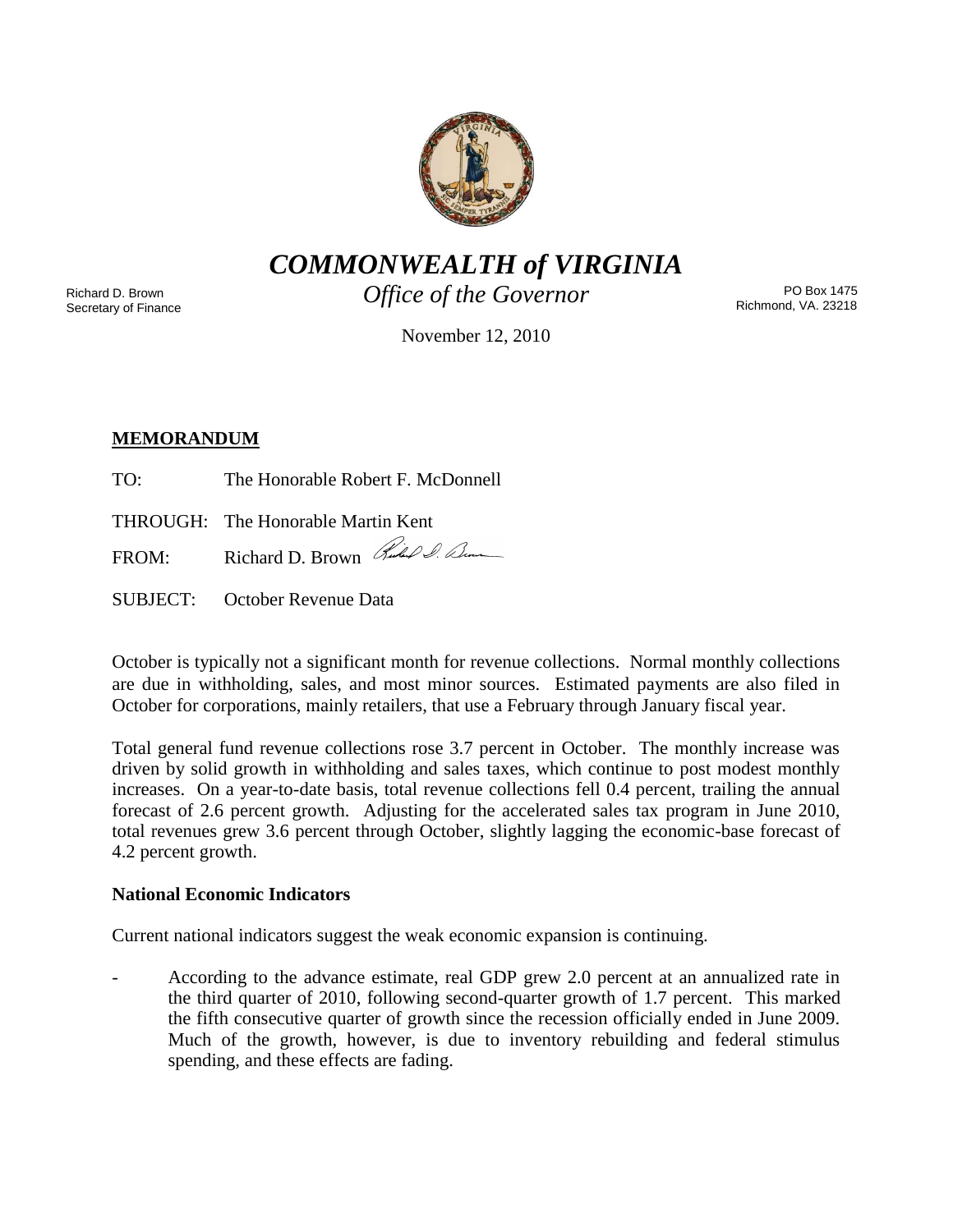- Although the labor market remains weak, solid job growth in October suggests the recovery may be sustained. Payroll employment rose by 151,000 jobs in October, the first gain since May. In a separate report, the unemployment rate remained unchanged at 9.6 percent.
- Initial claims for unemployment increased by 20,000 to 457,000 during the week ending October 30, and the four-week moving average rose from 454,000 to 456,000. The initial claims data are consistent with a stagnant job market.
- The Conference Board's index of leading indicators rose 0.3 percent in September, after increasing 0.1 percent in August and 0.2 percent in July. The small gain in the index is consistent with a slow recovery.
- The Conference Board's index of consumer confidence rose from 48.6 to 50.2 in October, but remained at its second lowest level since February. Both the expectations and current conditions components increased, with the expectations component leading the gain. The index remains at a very low level, suggesting consumer spending is not likely to accelerate.
- The expansion in the manufacturing sector increased in October, reversing the recent trend of slowing growth. The Institute of Supply Management index rose from 54.4 to 56.9 in October. This month's report signals a continuation of the recovery that began 15 months ago.
- Inflation remains low the CPI increased 0.1 percent in September from the previous month. Core inflation (excluding food and energy prices) was flat in September and stands 0.8 percent above September of last year. This was the lowest 12-month increase in the index since March 1961.
- The Federal Reserve announced at its November meeting that it will keep the federal funds rate target unchanged at 0.0 to 0.25 percent. In addition, quantitative easing will be expanded by purchasing long-term treasury securities.

## **Virginia Economy**

In Virginia, employers added jobs for the third consecutive month in September. July 2010 was the first month of job growth since August 2008. Payroll employment in the Commonwealth grew 0.8 percent in September from September of last year. The pace of growth was modest, but steady, in Northern Virginia and Hampton Roads, while Richmond-Petersburg saw a slight job loss in September. Compared with September of last year, Northern Virginia posted a gain of 1.2 percent, Hampton Roads grew 0.8 percent, and Richmond-Petersburg fell 0.3 percent. The unemployment rate fell from 7.0 percent to 6.5 percent in September, well below the peak of 7.8 percent in February and the lowest rate since November 2009.

The Virginia Leading Index rose 0.1 percent in August, its second consecutive increase. Three of the five components contributed to the increase: future employment, building permits, and the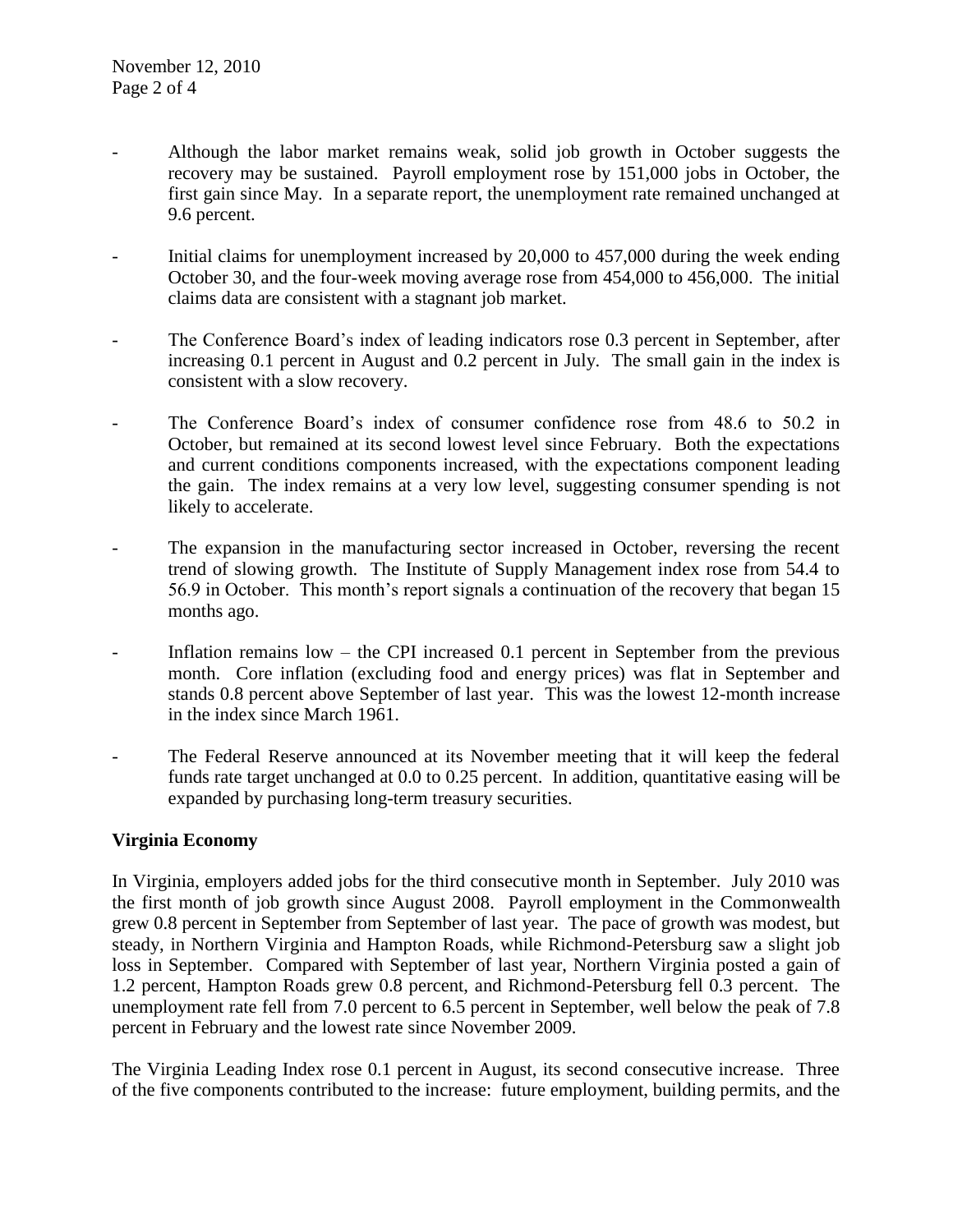U.S. leading index. Auto registrations declined and initial claims for unemployment were up. The Leading Index declined in seven of the eleven Virginia metro areas in August. Only Northern Virginia, Hampton Roads, Charlottesville, and Bristol had increases in the index.

## **October Revenue Collections**

Total general fund revenue collections rose 3.7 percent in October. On a year-to-date basis, total revenue collections fell 0.4 percent, trailing the annual forecast of 2.6 percent growth. Adjusting for the accelerated sales tax program in June 2010, total revenues grew 3.6 percent through October, slightly lagging the economic-base forecast of 4.2 percent growth.

*Net Individual Income Tax (66% of general fund revenues)*: Through October, collections of net individual income tax rose 4.6 percent from the same period last year, trailing the annual estimate of 5.5 percent growth. Performance in each component of individual income tax is as follows:

*Individual Income Tax Withholding (64% of general fund revenues)*: With one less deposit day than October of last year, collections of payroll withholding taxes grew 4.0 percent in October. This marked the sixth consecutive month of growth in this source. Year-to-date withholding collections grew 4.3 percent compared with the same period last year, ahead of the projected annual growth rate of 2.4 percent.

*Individual Income Tax Nonwithholding (15% of general fund revenues)*: October is typically not a significant month for nonwithholding collections. Year-to-date collections through October were \$352.9 million compared with \$373.3 million in the same period last year, falling 5.5 percent compared with the annual estimate of 11.0 percent growth.

*Individual Income Tax Refunds*: Through October, TAX has issued \$184.1 million in individual refunds compared with \$220.2 million in the same period last year, a 16.4 percent decline and behind the annual estimate of a 3.5 percent decline.

*Sales Tax (20% of general fund revenues)*: Collections of sales and use taxes, reflecting September sales, rose 6.5 percent in October, the seventh consecutive month of economic-base growth. On a year-to-date basis, collections have fallen 13.6 percent. The large year-to-date decline is due to the accelerated sales tax program in fiscal year 2010, which required dealers to remit July payments in June 2010. Adjusting for this program, sales tax collections have grown by 5.3 percent year-to-date, ahead of the economic-base forecast of a 0.8 percent increase.

*Corporate Income Tax (5% of general fund revenues)*: October collections in this source include estimated payments from corporations with a February through January fiscal year, including many retailers. October receipts were \$39.2 million compared with \$36.9 million in October 2009. On a year-to-date basis, collections in this source have risen 1.7 percent, ahead of the estimate of a 1.7 percent decline.

*Wills, Suits, Deeds, Contracts (2% of general fund revenues)*: Collections of wills, suits, deeds, and contracts – mainly recordation tax collections – rose 1.9 percent in October, the third